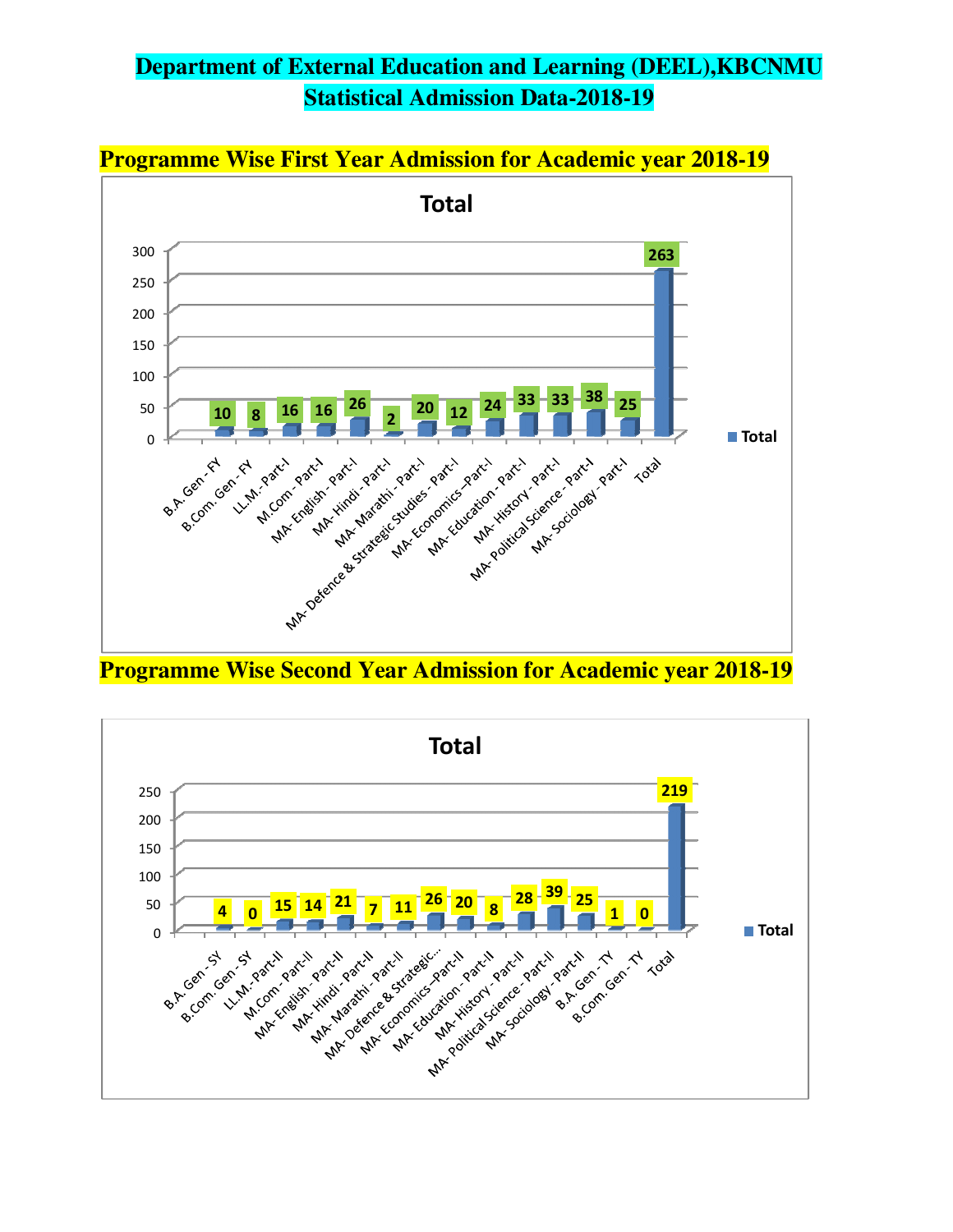

#### **Programme Wise Male-Female Admission for Academic year 2018-19**

#### **Programme Wise Admission for Academic year 2018-19**

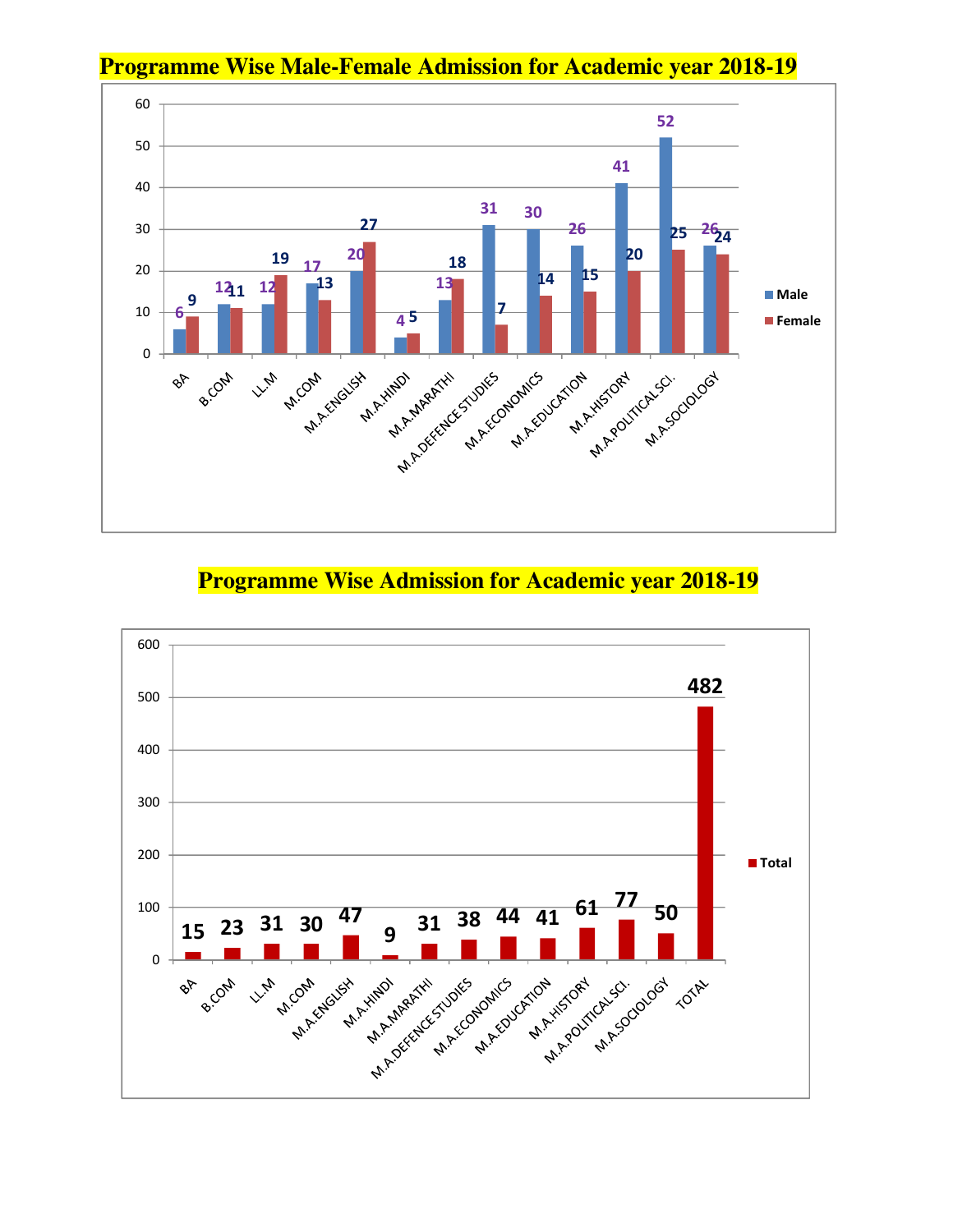

## **Programme Wise, Disrict Wise Admissions for Academic year 2018-19**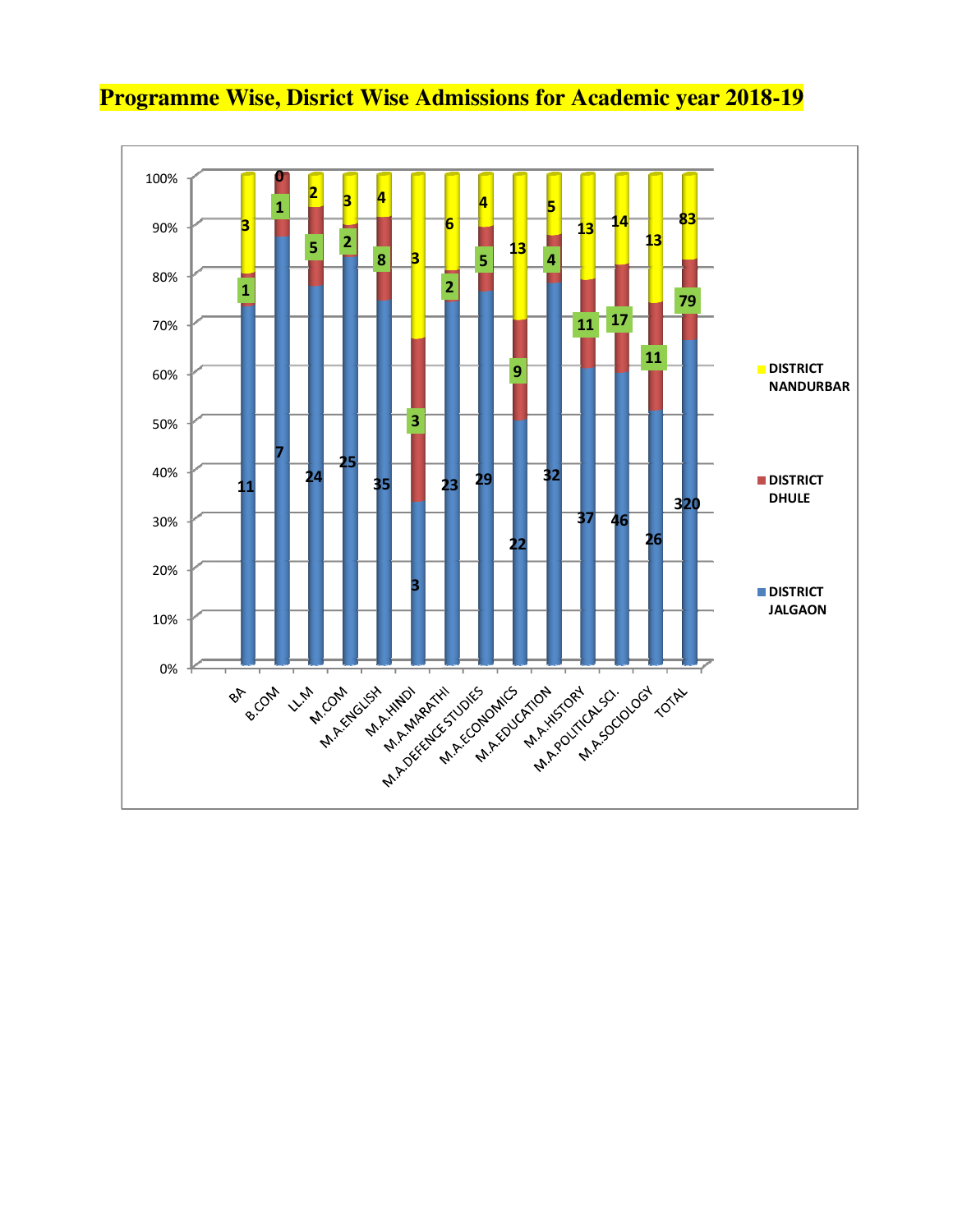**District Wise Male – Female Admission for Academic year 2018-19** 



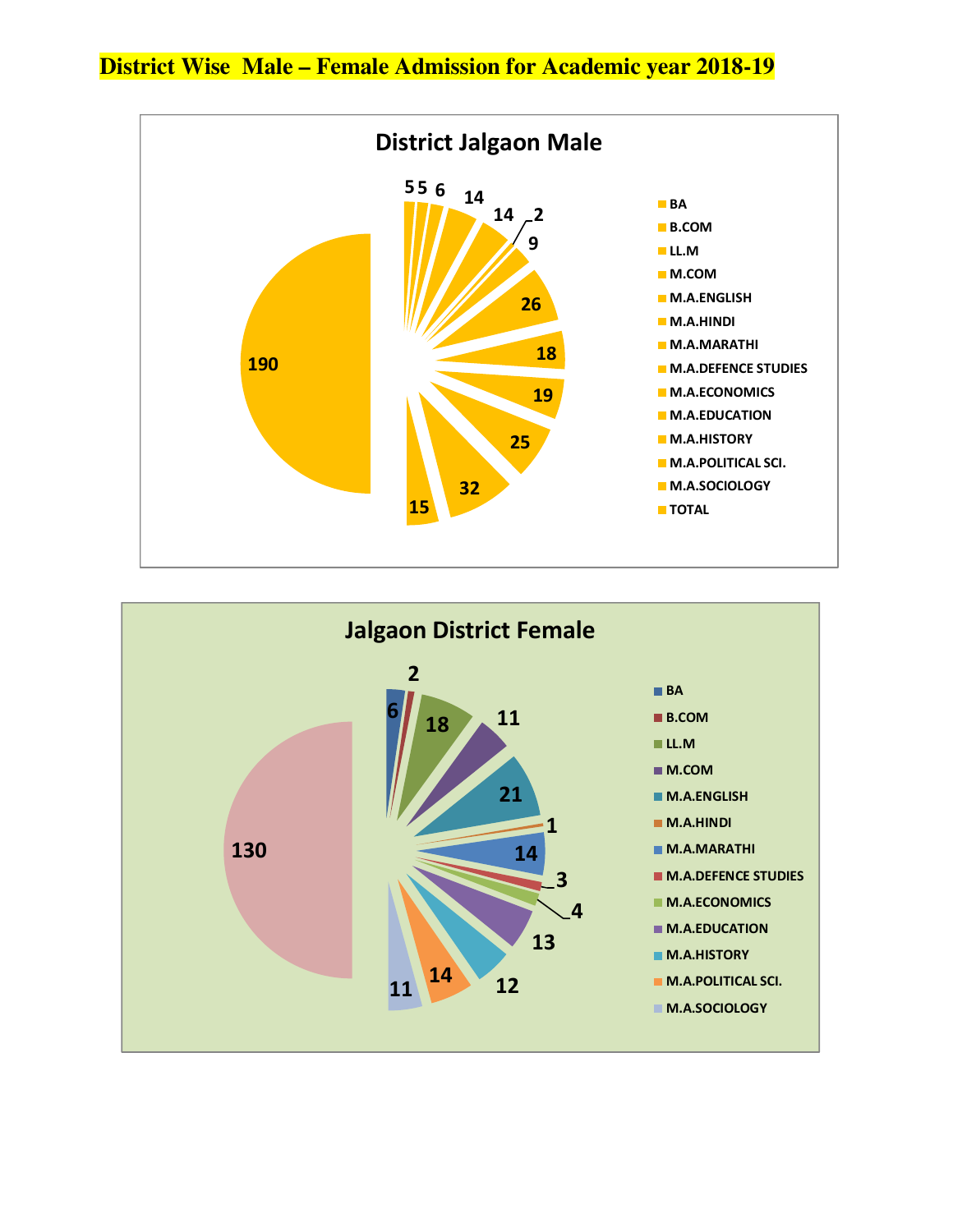#### **District Wise Male – Female Admission for Academic year 2018-19**



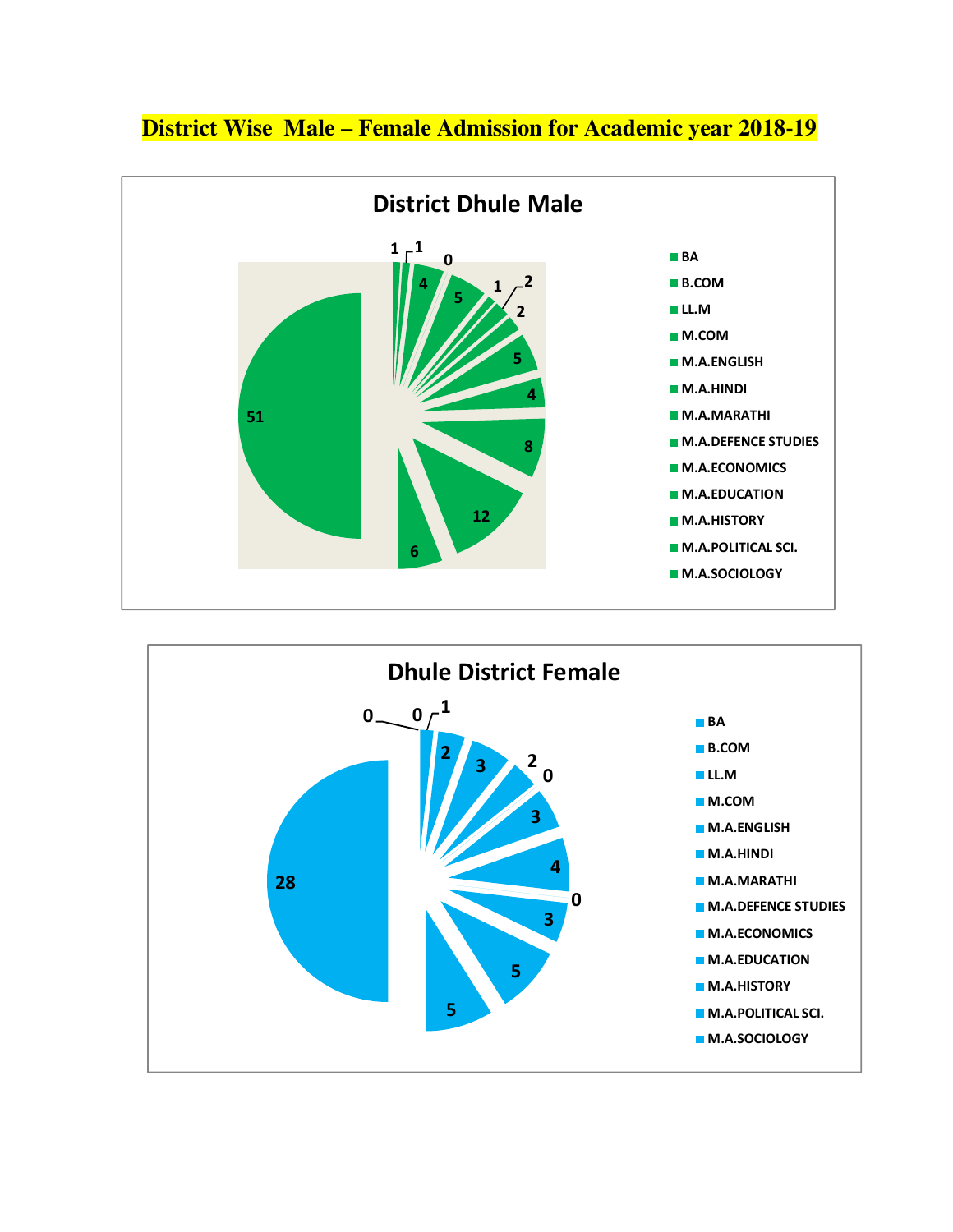



## **District Wise Male – Female Admission for Academic year 2018-19**